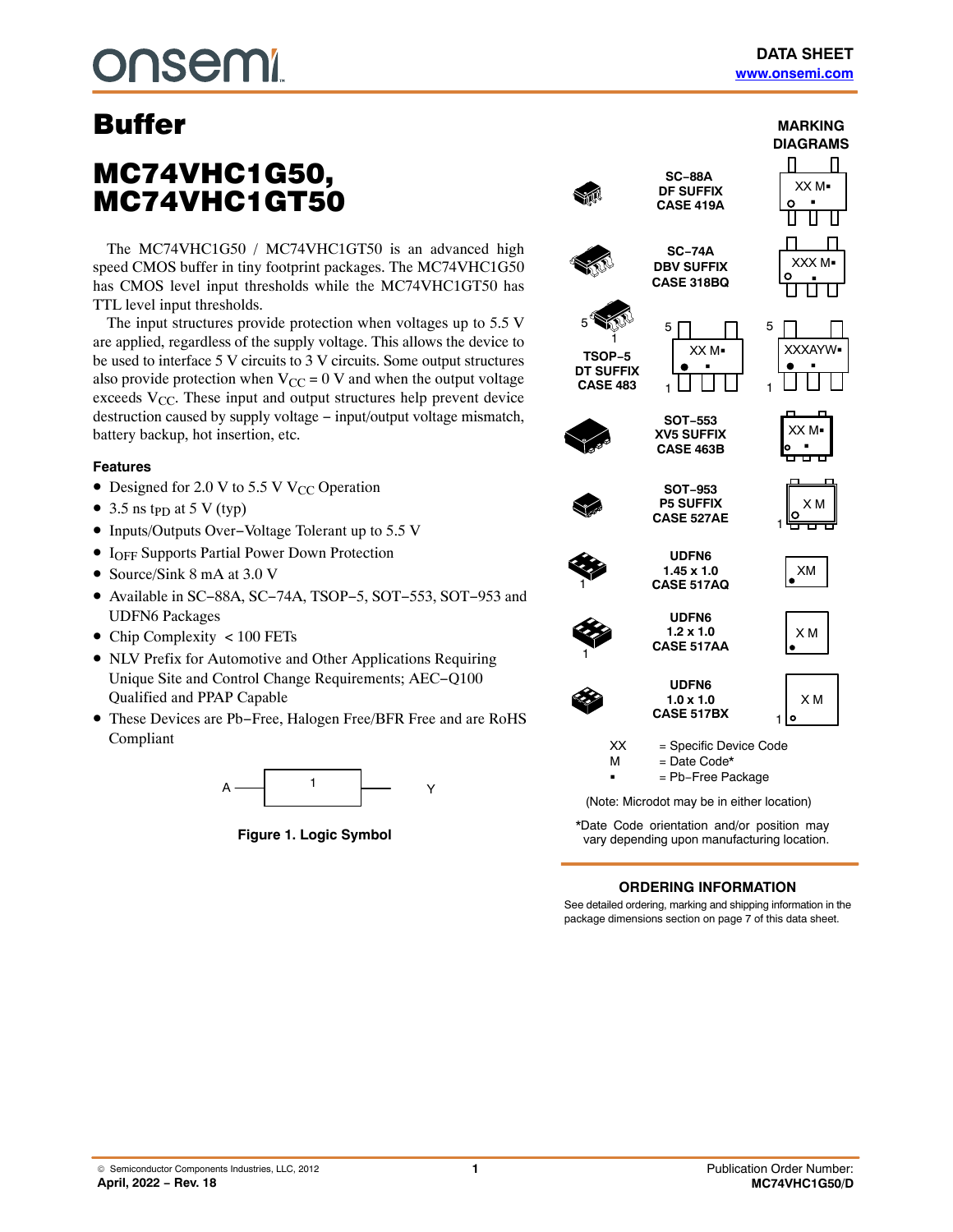



**Figure 2. Pinout** (Top View)



### **PIN ASSIGNMENT**

**(SC−88A/SOT−553/ TSOP−5/SC−74A)**

| Pin            | <b>Function</b> |
|----------------|-----------------|
|                | <b>NC</b>       |
| $\overline{2}$ | А               |
| 3              | <b>GND</b>      |
|                |                 |
| г,             | $V_{CC}$        |

## **PIN ASSIGNMENT (SOT−953)**

| Pin | <b>Function</b> |
|-----|-----------------|
|     | А               |
| 2   | <b>GND</b>      |
| 3   | <b>NC</b>       |
|     |                 |
| 5   | $V_{CC}$        |
|     |                 |

#### **PIN ASSIGNMENT (UDFN)**

| Pin            | <b>Function</b> |
|----------------|-----------------|
|                | <b>NC</b>       |
| $\overline{2}$ | А               |
| 3              | <b>GND</b>      |
|                |                 |
| 5              | <b>NC</b>       |
| <b>G</b>       | $V_{\rm CC}$    |

## **FUNCTION TABLE**

| A Input | <b>Y Output</b> |
|---------|-----------------|
|         |                 |
|         |                 |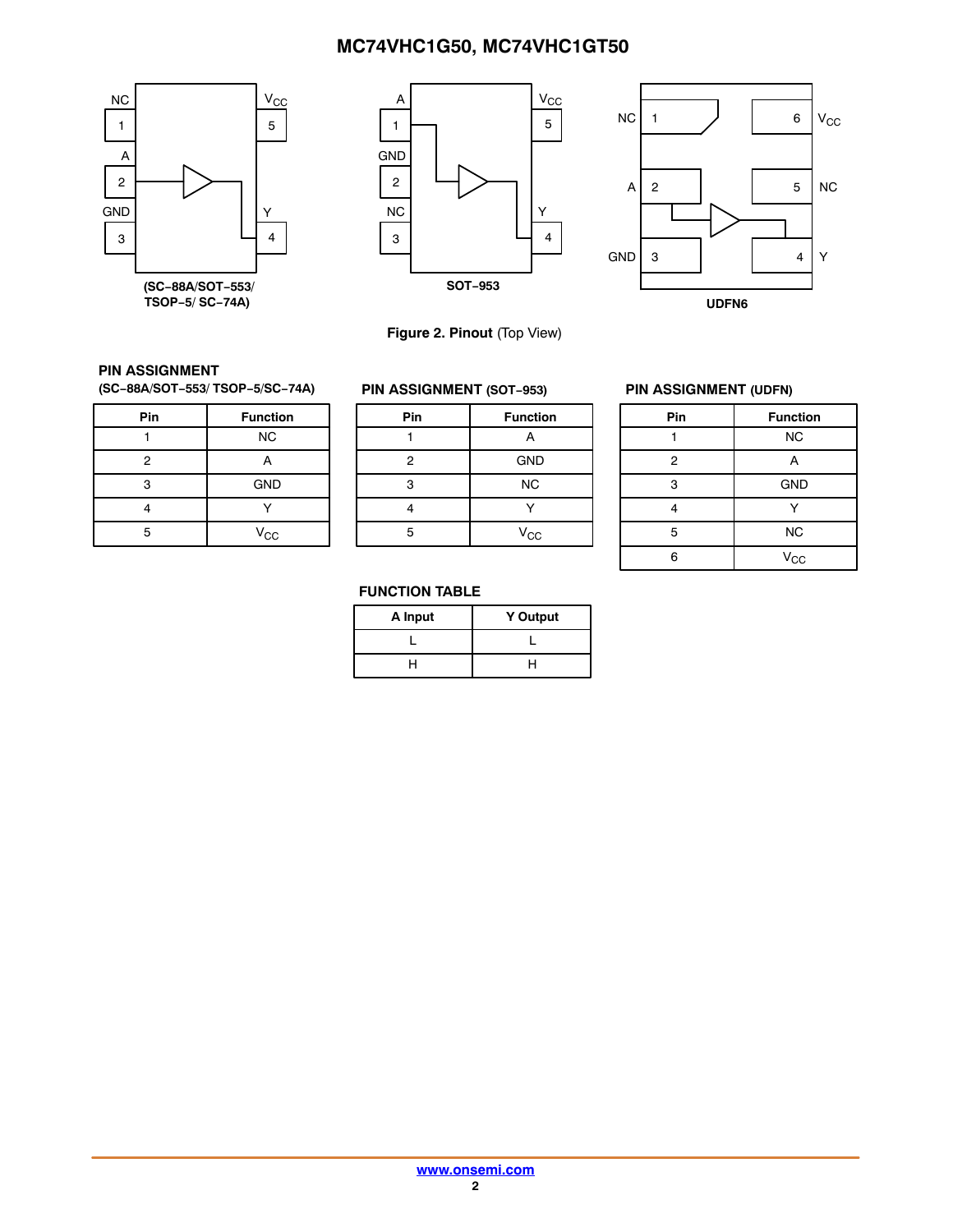## <span id="page-2-0"></span>**MAXIMUM RATINGS**

| Symbol                              | <b>Characteristics</b>                         | Value                                                                                                    | Unit                                                             |             |
|-------------------------------------|------------------------------------------------|----------------------------------------------------------------------------------------------------------|------------------------------------------------------------------|-------------|
| $V_{\rm CC}$                        | DC Supply Voltage                              | TSOP-5, SC-88A (NLV)<br>SC-74A, SC-88A, UDFN6, SOT-553, SOT-953                                          | $-0.5$ to $+7.0$<br>$-0.5$ to $+6.5$                             | V           |
| $V_{IN}$                            | DC Input Voltage                               | TSOP-5, SC-88A (NLV)<br>SC-74A, SC-88A, UDFN6, SOT-553, SOT-953                                          | $-0.5$ to $+7.0$<br>$-0.5$ to $+6.5$                             | $\vee$      |
| $V_{OUT}$                           | DC Output Voltage (NLV)                        | 1 Gxx                                                                                                    | $-0.5$ to $V_{CC}$ + 0.5                                         | $\vee$      |
|                                     |                                                | 1GTxx<br>Active-Mode (High or Low State)<br>Tri-State Mode (Note 1)<br>Power–Down Mode ( $V_{CC}$ = 0 V) | $-0.5$ to $V_{CC}$ + 0.5<br>$-0.5$ to $+7.0$<br>$-0.5$ to $+7.0$ |             |
|                                     | DC Output Voltage                              | $-0.5$ to $V_{CC}$ + 0.5<br>$-0.5$ to $+6.5$<br>$-0.5$ to $+6.5$                                         | $\vee$                                                           |             |
| $I_{\mathsf{IK}}$                   | DC Input Diode Current                         | $V_{IN}$ < GND                                                                                           | $-20$                                                            | mA          |
| $I_{OK}$                            | DC Output Diode Current (NLV)                  | $V_{OUT}$ > $V_{CC}$ , $V_{OUT}$ < GND<br>1 Gxx                                                          | ±20                                                              | mA          |
|                                     |                                                | $V_{OUT} < GND$<br>1GTxx                                                                                 | $-20$                                                            |             |
|                                     | DC Output Diode Current                        | $V_{OUT}$ < GND                                                                                          | $-20$                                                            | mA          |
| <b>lout</b>                         | DC Output Source/Sink Current                  |                                                                                                          | ±25                                                              | mA          |
| I <sub>CC</sub> or I <sub>GND</sub> | DC Supply Current per Supply Pin or Ground Pin | ±50                                                                                                      | mA                                                               |             |
| T <sub>STG</sub>                    | Storage Temperature Range                      |                                                                                                          | $-65$ to $+150$                                                  | $^{\circ}C$ |
| Τı.                                 | Lead Temperature, 1 mm from Case for 10 secs   |                                                                                                          | 260                                                              | $^{\circ}C$ |
| $T_{\rm J}$                         | Junction Temperature Under Bias                |                                                                                                          | $+150$                                                           | $^{\circ}C$ |
| $\theta$ JA                         | Thermal Resistance (Note 2)                    | 377<br>320<br>324<br>254<br>154                                                                          | $^{\circ}$ C/W                                                   |             |
| $P_D$                               | Power Dissipation in Still Air                 | 332<br>390<br>386<br>491<br>812                                                                          | mW                                                               |             |
| <b>MSL</b>                          | Moisture Sensitivity                           | Level 1                                                                                                  | $\equiv$                                                         |             |
| $F_R$                               | <b>Flammability Rating</b>                     | UL 94 V-0 @ 0.125 in                                                                                     |                                                                  |             |
| V <sub>ESD</sub>                    | ESD Withstand Voltage (Note 3)                 | Human Body Model<br><b>Charged Device Model</b>                                                          | 2000<br>1000                                                     | V           |
| Latchup                             | Latchup Performance (Note 4)                   |                                                                                                          | ±100                                                             | mA          |

Stresses exceeding those listed in the Maximum Ratings table may damage the device. If any of these limits are exceeded, device functionality should not be assumed, damage may occur and reliability may be affected.

1. Applicable to devices with outputs that may be tri−stated.

2. Measured with minimum pad spacing on an FR4 board, using 10mm−by−1inch, 2 ounce copper trace no air flow per JESD51−7.

3. HBM tested to ANSI/ESDA/JEDEC JS−001−2017. CDM tested to EIA/JESD22−C101−F. JEDEC recommends that ESD qualification to EIA/JESD22−A115−A (Machine Model) be discontinued per JEDEC/JEP172A.

4. Tested to EIA/JESD78 Class II.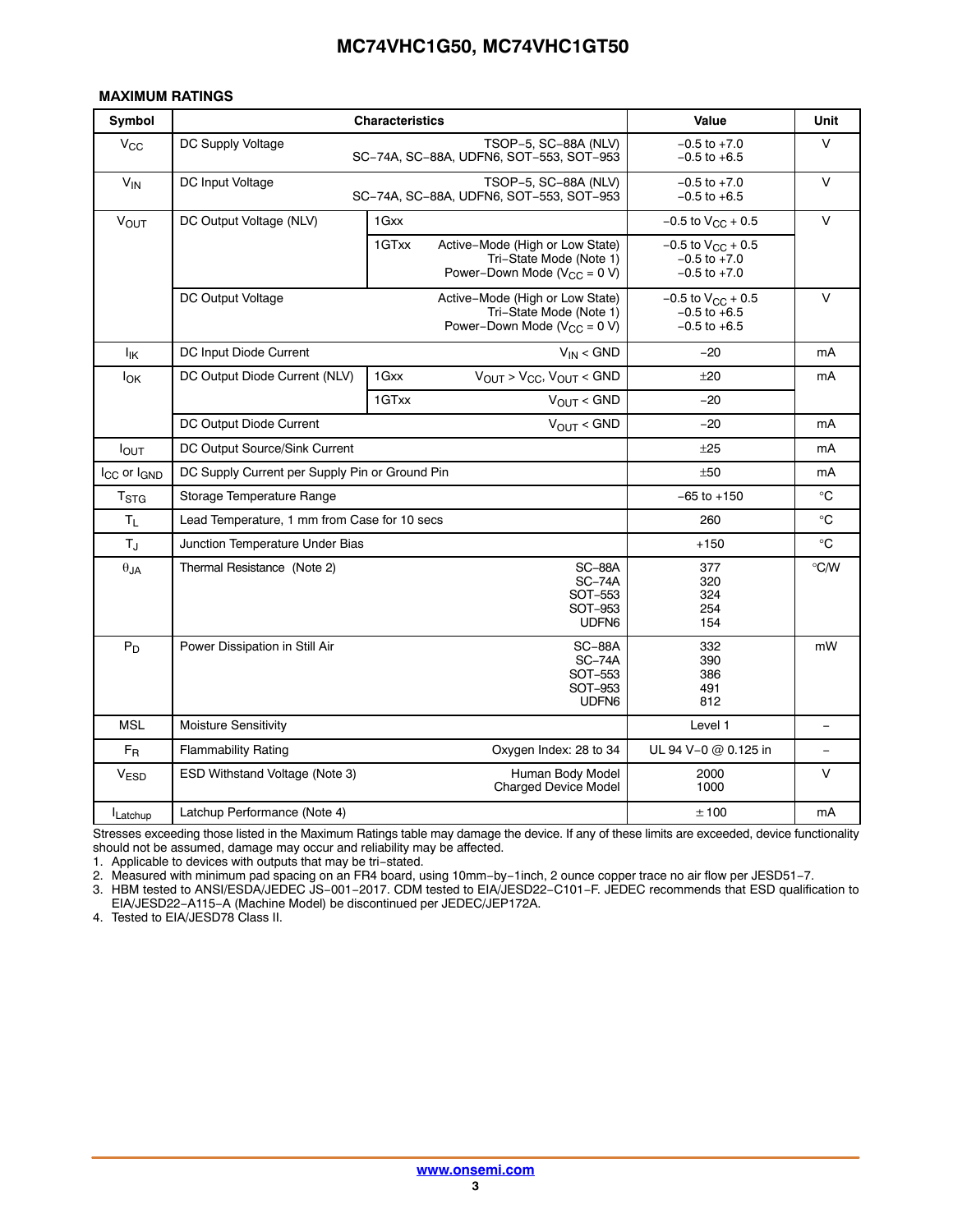## **RECOMMENDED OPERATING CONDITIONS**

| Symbol        |                                    | Min                                                                                                                                                                     | Max                        | Unit                       |        |  |  |
|---------------|------------------------------------|-------------------------------------------------------------------------------------------------------------------------------------------------------------------------|----------------------------|----------------------------|--------|--|--|
| $V_{\rm CC}$  | Positive DC Supply Voltage         |                                                                                                                                                                         |                            |                            |        |  |  |
| $V_{IN}$      | DC Input Voltage                   |                                                                                                                                                                         | $\mathbf 0$                | 5.5                        | $\vee$ |  |  |
| <b>VOUT</b>   | DC Output Voltage (NLV)            | 1 Gxx                                                                                                                                                                   | $\mathbf 0$                | $V_{\rm CC}$               | $\vee$ |  |  |
|               |                                    | 1GTxx<br>Active-Mode (High or Low State)<br>Tri-State Mode (Note 1)<br>Power-Down Mode ( $V_{CC} = 0 V$ )                                                               | 0<br>0<br>0                | $V_{\rm CC}$<br>5.5<br>5.5 |        |  |  |
|               | DC Output Voltage                  | Active-Mode (High or Low State)<br>Tri-State Mode (Note 1)<br>Power–Down Mode ( $V_{CC}$ = 0 V)                                                                         | 0<br>0<br>0                | $V_{\rm CC}$<br>5.5<br>5.5 | v      |  |  |
| $T_A$         | <b>Operating Temperature Range</b> |                                                                                                                                                                         | $-55$                      | $+125$                     | °C     |  |  |
| $t_r$ , $t_f$ | Input Rise and Fall Time           | TSOP-5, SC-88A (NLV)<br>$V_{\text{CC}} = 3.0 \text{ V}$ to 3.6 V<br>$V_{\text{CC}} = 4.5 \text{ V}$ to 5.5 V                                                            | 0<br>$\mathbf 0$           | 100<br>20                  | ns/V   |  |  |
|               | Input Rise and Fall Time           | SC-74A, SC-88A, UDFN6, SOT-553, SOT-953<br>$V_{\text{C}C} = 2.0 V$<br>$V_{\text{CC}}$ = 2.3 V to 2.7 V<br>$V_{\text{CC}}$ = 3.0 V to 3.6 V<br>$V_{CC}$ = 4.5 V to 5.5 V | 0<br>0<br>0<br>$\mathbf 0$ | 20<br>20<br>10<br>5        |        |  |  |

Functional operation above the stresses listed in the Recommended Operating Ranges is not implied. Extended exposure to stresses beyond the Recommended Operating Ranges limits may affect device reliability.

|                  |                                    | <b>Test</b>                                                                                                                                           | $V_{\rm CC}$                    |                                                                                                          | $T_A = 25^{\circ}C$                                |                                                             | $-40^{\circ}C \leq T_A \leq 85^{\circ}C$                                                            |                                                                       |                                                                                                    | $-55^{\circ}C \leq T_A \leq 125^{\circ}C$ |             |
|------------------|------------------------------------|-------------------------------------------------------------------------------------------------------------------------------------------------------|---------------------------------|----------------------------------------------------------------------------------------------------------|----------------------------------------------------|-------------------------------------------------------------|-----------------------------------------------------------------------------------------------------|-----------------------------------------------------------------------|----------------------------------------------------------------------------------------------------|-------------------------------------------|-------------|
| Symbol           | <b>Parameter</b>                   | <b>Conditions</b>                                                                                                                                     | (V)                             | Min                                                                                                      | <b>Typ</b>                                         | Max                                                         | Min                                                                                                 | Max                                                                   | <b>Min</b>                                                                                         | Max                                       | <b>Unit</b> |
| V <sub>IH</sub>  | High-Level Input                   |                                                                                                                                                       | 2.0                             | 1.5                                                                                                      | $\equiv$                                           | $\equiv$                                                    | 1.5                                                                                                 | $\overline{\phantom{0}}$                                              | 1.5                                                                                                | $\equiv$                                  | $\vee$      |
|                  | Voltage                            |                                                                                                                                                       | 3.0                             | 2.1                                                                                                      | $\equiv$                                           | $\equiv$                                                    | 2.1                                                                                                 | $\equiv$                                                              | 2.1                                                                                                | $\equiv$                                  |             |
|                  |                                    |                                                                                                                                                       | 4.5                             | 3.15                                                                                                     | $\frac{1}{2}$                                      | $\equiv$                                                    | 3.15                                                                                                | $\equiv$                                                              | 3.15                                                                                               | $\equiv$                                  |             |
|                  |                                    |                                                                                                                                                       | 5.5                             | 3.85                                                                                                     | $\equiv$                                           | $\equiv$                                                    | 3.85                                                                                                | $\equiv$                                                              | 3.85                                                                                               | $\overline{\phantom{a}}$                  |             |
| $V_{IL}$         | Low-Level Input                    |                                                                                                                                                       | 2.0                             | $\equiv$                                                                                                 | $\equiv$                                           | 0.5                                                         | $\equiv$                                                                                            | 0.5                                                                   | $\equiv$                                                                                           | 0.5                                       | $\vee$      |
|                  | Voltage                            |                                                                                                                                                       | 3.0                             | $\overline{\phantom{0}}$                                                                                 | $\equiv$                                           | 0.9                                                         | $\equiv$                                                                                            | 0.9                                                                   | $\frac{1}{2}$                                                                                      | 0.9                                       |             |
|                  |                                    |                                                                                                                                                       | 4.5                             | $\overline{\phantom{0}}$                                                                                 | $\frac{1}{2}$                                      | 1.35                                                        | $\equiv$                                                                                            | 1.35                                                                  | $\equiv$                                                                                           | 1.35                                      |             |
|                  |                                    |                                                                                                                                                       | 5.5                             | $\overline{\phantom{0}}$                                                                                 | $-$                                                | 1.65                                                        | $\equiv$                                                                                            | 1.65                                                                  | $\equiv$                                                                                           | 1.65                                      |             |
| $V_{OH}$         | High-Level Output<br>Voltage       | $V_{IN} = V_{IH}$ or $V_{IL}$<br>$I_{OH} = -50 \mu A$<br>$I_{OH} = -50 \mu A$<br>$I_{OH} = -50 \mu A$<br>$I_{OH} = -4 \text{ mA}$<br>$I_{OH} = -8$ mA | 2.0<br>3.0<br>4.5<br>3.0<br>4.5 | 1.9<br>2.9<br>4.4<br>2.58<br>3.94                                                                        | 2.0<br>3.0<br>4.5<br>$\equiv$<br>$\equiv$          | $\qquad \qquad -$<br>$\equiv$<br>$\equiv$<br>$\equiv$<br>L, | 1.9<br>2.9<br>4.4<br>2.48<br>3.80                                                                   | $\overline{\phantom{0}}$<br>-<br>$\overline{\phantom{m}}$<br>$\equiv$ | 1.9<br>2.9<br>4.4<br>2.34<br>3.66                                                                  | $\qquad \qquad -$<br>$\equiv$<br>$\equiv$ | $\vee$      |
| $V_{OL}$         | Low-Level Output<br>Voltage        | $V_{IN} = V_{IH}$ or $V_{IL}$<br>$I_{\text{OI}} = 50 \mu A$<br>$I_{OL} = 50 \mu A$<br>$I_{OL} = 50 \mu A$<br>$I_{OL} = 4 mA$<br>$I_{\Omega I}$ = 8 mA | 2.0<br>3.0<br>4.5<br>3.0<br>4.5 | $\overline{\phantom{a}}$<br>$\overline{\phantom{m}}$<br>$\overline{\phantom{m}}$<br>$\equiv$<br>$\equiv$ | 0.0<br>0.0<br>0.0<br>$\qquad \qquad -$<br>$\equiv$ | 0.1<br>0.1<br>0.1<br>0.36<br>0.36                           | $\overline{\phantom{0}}$<br>$\qquad \qquad -$<br>$\equiv$<br>$\qquad \qquad -$<br>$\qquad \qquad =$ | 0.1<br>0.1<br>0.1<br>0.44<br>0.44                                     | $\overline{\phantom{0}}$<br>$\overline{\phantom{m}}$<br>$\equiv$<br>$\overline{\phantom{m}}$<br>L. | 0.1<br>0.1<br>0.1<br>0.52<br>0.52         | $\vee$      |
| $I_{IN}$         | Input Leakage<br>Current           | $V_{IN}$ = 5.5 V or<br><b>GND</b>                                                                                                                     | 2.0<br>to 5.5                   |                                                                                                          | -                                                  | ±0.1                                                        | $\qquad \qquad =$                                                                                   | ±1.0                                                                  | $\overline{\phantom{0}}$                                                                           | ± 1.0                                     | μA          |
| $I_{\text{OFF}}$ | Power Off Leakage<br>Current (NLV) | $V_{IN}$ = 5.5 V                                                                                                                                      | 0.0                             | $\overline{\phantom{m}}$                                                                                 | $\overline{\phantom{0}}$                           | 1.0                                                         | $\overline{\phantom{0}}$                                                                            | 10                                                                    | $\overline{\phantom{0}}$                                                                           | 10                                        | μA          |
|                  | Power Off Leakage<br>Current       | $V_{IN}$ = 5.5 V or<br>$V_{OIII}$ = 5.5 V                                                                                                             | 0.0                             | $\overline{\phantom{a}}$                                                                                 | $\equiv$                                           | 1.0                                                         | $\overline{\phantom{a}}$                                                                            | 10                                                                    | $\overline{\phantom{0}}$                                                                           | 10                                        | μA          |
| $I_{\rm CC}$     | Quiescent Supply<br>Current        | $V_{IN} = V_{CC}$ or<br><b>GND</b>                                                                                                                    | 5.5                             |                                                                                                          |                                                    | 1.0                                                         | $\equiv$                                                                                            | 20                                                                    | $\equiv$                                                                                           | 40                                        | μA          |

#### **DC ELECTRICAL CHARACTERISTICS (MC74VHC1G50)**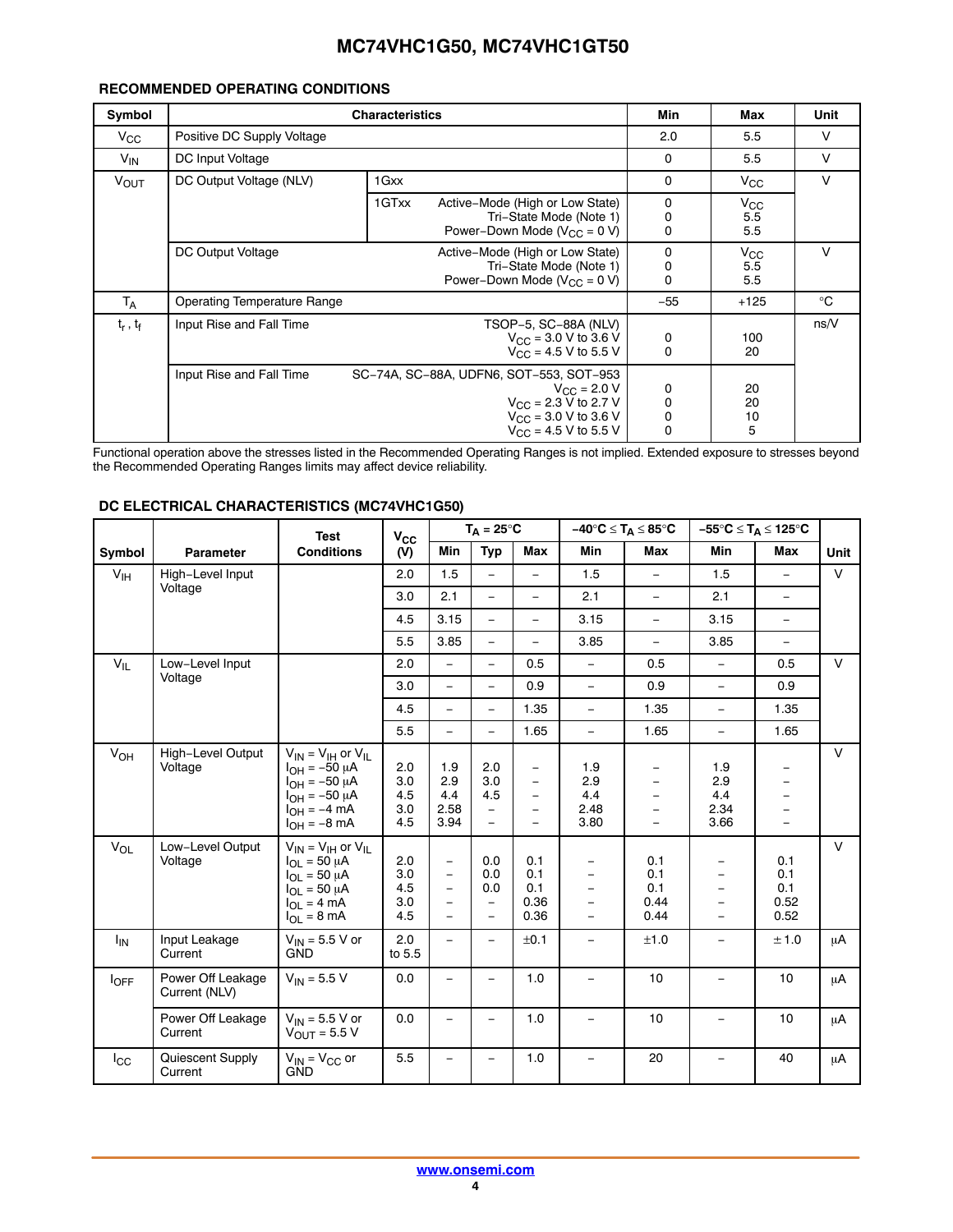## **DC ELECTRICAL CHARACTERISTICS (MC74VHC1GT50)**

|                       |                                                            | <b>Test</b>                                                                                                                                          | $V_{\rm CC}$                    |                                                                                                                                          | $T_A = 25^{\circ}C$                                            |                                                                |                                                                              | $-40^{\circ}C \leq T_A \leq 85^{\circ}C$                                                              |                                                                                                                          | $-55^{\circ}C \leq T_A \leq 125^{\circ}C$                                                           |                |
|-----------------------|------------------------------------------------------------|------------------------------------------------------------------------------------------------------------------------------------------------------|---------------------------------|------------------------------------------------------------------------------------------------------------------------------------------|----------------------------------------------------------------|----------------------------------------------------------------|------------------------------------------------------------------------------|-------------------------------------------------------------------------------------------------------|--------------------------------------------------------------------------------------------------------------------------|-----------------------------------------------------------------------------------------------------|----------------|
| Symbol                | <b>Parameter</b>                                           | <b>Conditions</b>                                                                                                                                    | (V)                             | <b>Min</b>                                                                                                                               | <b>Typ</b>                                                     | Max                                                            | Min                                                                          | Max                                                                                                   | <b>Min</b>                                                                                                               | Max                                                                                                 | Unit           |
| $V_{\text{IH}}$       | High-Level Input                                           |                                                                                                                                                      | 2.0                             | 1.0                                                                                                                                      | $\equiv$                                                       | $\equiv$                                                       | 1.0                                                                          | $\equiv$                                                                                              | 1.0                                                                                                                      | $\overline{\phantom{0}}$                                                                            | $\vee$         |
|                       | Voltage                                                    |                                                                                                                                                      | 3.0                             | 1.4                                                                                                                                      | $\equiv$                                                       | $\equiv$                                                       | 1.4                                                                          | $\equiv$                                                                                              | 1.4                                                                                                                      | $\equiv$                                                                                            |                |
|                       |                                                            |                                                                                                                                                      | 4.5                             | 2.0                                                                                                                                      | $\overline{\phantom{0}}$                                       | ÷,                                                             | 2.0                                                                          | $\overline{\phantom{a}}$                                                                              | 2.0                                                                                                                      | $\overline{\phantom{m}}$                                                                            |                |
|                       |                                                            |                                                                                                                                                      | 5.5                             | 2.0                                                                                                                                      | $\equiv$                                                       | $\equiv$                                                       | 2.0                                                                          | $\equiv$                                                                                              | 2.0                                                                                                                      | $\equiv$                                                                                            |                |
| $V_{IL}$              | Low-Level Input                                            |                                                                                                                                                      | 2.0                             | $\equiv$                                                                                                                                 | $\equiv$                                                       | 0.28                                                           | $\equiv$                                                                     | 0.28                                                                                                  | $\equiv$                                                                                                                 | 0.28                                                                                                | $\vee$         |
|                       | Voltage                                                    |                                                                                                                                                      | 3.0                             | $\equiv$                                                                                                                                 | L.                                                             | 0.45                                                           | $\equiv$                                                                     | 0.45                                                                                                  | $\qquad \qquad -$                                                                                                        | 0.45                                                                                                |                |
|                       |                                                            |                                                                                                                                                      | 4.5                             | $\overline{\phantom{a}}$                                                                                                                 | $\equiv$                                                       | 0.8                                                            | $\equiv$                                                                     | 0.8                                                                                                   | $\equiv$                                                                                                                 | 0.8                                                                                                 |                |
|                       |                                                            |                                                                                                                                                      | 5.5                             | $\overline{\phantom{a}}$                                                                                                                 | $\equiv$                                                       | 0.8                                                            | $\equiv$                                                                     | 0.8                                                                                                   | $\equiv$                                                                                                                 | 0.8                                                                                                 |                |
| V <sub>OH</sub>       | High-Level Output<br>Voltage                               | $V_{IN} = V_{IH}$ or $V_{IL}$<br>$I_{OH} = -50 \mu A$<br>$I_{OH} = -50 \mu A$<br>$I_{OH} = -50 \mu A$<br>$I_{OH} = -4$ mA<br>$I_{OH} = -8$ mA        | 2.0<br>3.0<br>4.5<br>3.0<br>4.5 | 1.9<br>2.9<br>4.4<br>2.58<br>3.94                                                                                                        | 2.0<br>3.0<br>4.5<br>$\equiv$                                  | $\qquad \qquad -$<br>$\equiv$<br>$\equiv$<br>$\qquad \qquad -$ | 1.9<br>2.9<br>4.4<br>2.48<br>3.80                                            | $\overline{\phantom{0}}$<br>$\overline{\phantom{0}}$<br>$\overline{\phantom{0}}$<br>$\qquad \qquad -$ | 1.9<br>2.9<br>4.4<br>2.34<br>3.66                                                                                        | $\qquad \qquad -$<br>$\equiv$<br>$\qquad \qquad -$<br>$\qquad \qquad -$<br>$\overline{\phantom{0}}$ | $\vee$         |
| $V_{OL}$              | Low-Level Output<br>Voltage                                | $V_{IN} = V_{IH}$ or $V_{IL}$<br>$I_{OL}$ = 50 µA<br>$I_{OL}$ = 50 $\mu$ A<br>$I_{\text{OI}} = 50 \mu A$<br>$I_{OL} = 4 mA$<br>$I_{\Omega I}$ = 8 mA | 2.0<br>3.0<br>4.5<br>3.0<br>4.5 | $\overline{\phantom{a}}$<br>$\overline{\phantom{a}}$<br>$\overline{\phantom{m}}$<br>$\overline{\phantom{m}}$<br>$\overline{\phantom{0}}$ | 0.0<br>0.0<br>0.0<br>$\overline{\phantom{0}}$<br>$\frac{1}{2}$ | 0.1<br>0.1<br>0.1<br>0.36<br>0.36                              | $\equiv$<br>$\equiv$<br>$\overline{\phantom{0}}$<br>$\overline{\phantom{0}}$ | 0.1<br>0.1<br>0.1<br>0.44<br>0.44                                                                     | $\overline{\phantom{m}}$<br>$\overline{\phantom{m}}$<br>$\overline{\phantom{m}}$<br>$\overline{\phantom{a}}$<br>$\equiv$ | 0.1<br>0.1<br>0.1<br>0.52<br>0.52                                                                   | $\vee$         |
| <b>I<sub>IN</sub></b> | Input Leakage Cur-<br>rent                                 | $V_{IN}$ = 5.5 V or<br>GND                                                                                                                           | 2.0<br>to 5.5                   | $\equiv$                                                                                                                                 | $\overline{\phantom{0}}$                                       | ±0.1                                                           | $\equiv$                                                                     | ±1.0                                                                                                  | $\frac{1}{2}$                                                                                                            | ±1.0                                                                                                | μA             |
| $I_{OFF}$             | Power Off Leakage<br>Current                               | $V_{IN}$ = 5.5 V or<br>$V_{OIII}$ = 5.5 V                                                                                                            | $\mathbf 0$                     | $\overline{\phantom{a}}$                                                                                                                 | $\equiv$                                                       | 1.0                                                            | $\equiv$                                                                     | 10                                                                                                    | $\frac{1}{2}$                                                                                                            | 10                                                                                                  | μA             |
| $I_{\rm CC}$          | Quiescent Supply<br>Current                                | $V_{IN} = V_{CC}$ or<br><b>GND</b>                                                                                                                   | 5.5                             | $\overline{\phantom{a}}$                                                                                                                 | $\qquad \qquad -$                                              | 1.0                                                            | $\overline{\phantom{m}}$                                                     | 20                                                                                                    | $\overline{\phantom{a}}$                                                                                                 | 40                                                                                                  | μA             |
| $I_{\text{CCT}}$      | Increase in Quies-<br>cent Supply Current<br>per Input Pin | One Input: V <sub>IN</sub><br>$= 3.4$ V: Other<br>Input at V <sub>CC</sub> or<br><b>GND</b>                                                          | 5.5                             | $\overline{\phantom{0}}$                                                                                                                 | $\qquad \qquad -$                                              | 1.35                                                           | $\qquad \qquad -$                                                            | 1.5                                                                                                   | $\equiv$                                                                                                                 | 1.65                                                                                                | m <sub>A</sub> |

### **AC ELECTRICAL CHARACTERISTICS**

|                    |                                          |                                         |              |                          | $T_{\Delta} = 25^{\circ}C$ |                          |                          | $-40^{\circ}C \leq T_A \leq 85^{\circ}C$ |                          | –55°C ≤ T <sub>A</sub> ≤ 125°C |      |
|--------------------|------------------------------------------|-----------------------------------------|--------------|--------------------------|----------------------------|--------------------------|--------------------------|------------------------------------------|--------------------------|--------------------------------|------|
| Symbol             | <b>Parameter</b>                         | <b>Conditions</b>                       | $V_{CC}$ (V) | <b>Min</b>               | Typ                        | Max                      | <b>Min</b>               | <b>Max</b>                               | Min                      | Max                            | Unit |
| t <sub>PLH</sub> , | Propagation Delay,                       | $C_1 = 15 pF$                           | 3.0 to 3.6   |                          | 4.5                        | 7.1                      | $\qquad \qquad -$        | 8.5                                      | $\overline{\phantom{0}}$ | 10.0                           | ns   |
| <sup>t</sup> PHL   | A to Y<br>(Figures 3 and 4)              | $C_L = 50$ pF                           |              |                          | 6.4                        | 10.6                     | $\equiv$                 | 12.0                                     |                          | 14.5                           |      |
|                    |                                          | $C_1 = 15 pF$                           | 4.5 to 5.5   |                          | 3.5                        | 5.5                      |                          | 6.5                                      |                          | 8.0                            |      |
|                    |                                          | $C_1 = 50 pF$                           |              |                          | 4.5                        | 7.5                      | $\overline{\phantom{0}}$ | 8.5                                      | $\overline{\phantom{0}}$ | 10.0                           |      |
| $C_{\text{IN}}$    | Input Capacitance                        |                                         |              | $\overline{\phantom{0}}$ | 4.0                        | 10                       | $\overline{\phantom{m}}$ | 10                                       | $\overline{\phantom{0}}$ | 10                             | pF   |
| $C_{OUT}$          | Output Capacitance                       | Output in<br>High<br>Impedance<br>State |              | $\qquad \qquad$          | 6.0                        | $\overline{\phantom{0}}$ |                          |                                          |                          | $\qquad \qquad -$              | pF   |
|                    | Tynical @ 25°C, $V_{\text{ext}}$ – 5.0 V |                                         |              |                          |                            |                          |                          |                                          |                          |                                |      |

|     |                                                  | Typical @ 25°C, $V_{CC}$ = 5.0 V |         |
|-----|--------------------------------------------------|----------------------------------|---------|
| ∪PD | ı Capacitance (Note 5)<br>Dissipation C<br>Power |                                  | -<br>рF |

5. C<sub>PD</sub> is defined as the value of the internal equivalent capacitance which is calculated from the operating current consumption without load.<br>Average operating current can be obtained by the equation: I<sub>CC(OPR)</sub> = C<sub>PD</sub>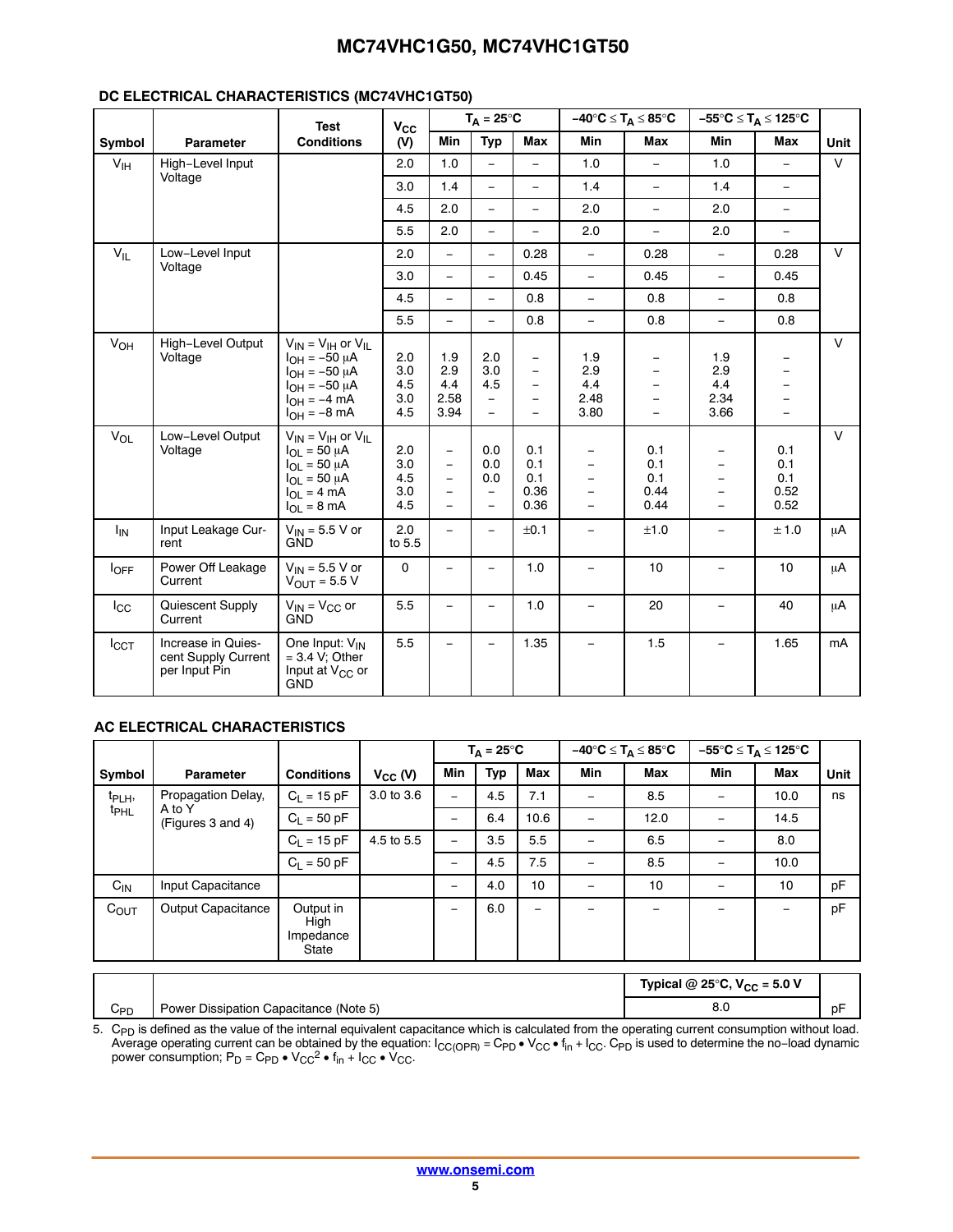<span id="page-5-0"></span>

**Figure 3. Test Circuit**

 $R_{\text{I}}$  is  $Z_{\text{OUT}}$  of pulse generator (typically 50  $\Omega$ )

 $f = 1$  MHz

| <b>Test</b>                         | <b>Switch</b><br><b>Position</b> | $C_1$ , pF                   | $R_1, \Omega$ |
|-------------------------------------|----------------------------------|------------------------------|---------------|
| $t_{PLH}$ / $t_{PHL}$               | Open                             | See AC Characteristics Table |               |
| t <sub>PLZ</sub> / t <sub>PZL</sub> | $V_{\rm CC}$                     |                              | 1 k           |
| t <sub>PHZ</sub> / t <sub>PZH</sub> | GND                              |                              | 1 k           |

X = Don't Care





#### **Figure 4. Switching Waveforms**

|                     |                     | $V_{\text{mo}}$                     |                        |                    |
|---------------------|---------------------|-------------------------------------|------------------------|--------------------|
| V <sub>CC</sub> , V | $V_{\text{mi}}$ , V | t <sub>PLH</sub> , t <sub>PHL</sub> | tpzL, tpLz, tpzH, tpHz | V <sub>Y</sub> , V |
| 3.0 to 3.6          | $V_{CC}/2$          | $V_{CC}/2$                          | $V_{\rm CC}/2$         | 0.3                |
| 4.5 to 5.5          | $V_{\rm CC}/2$      | $V_{CC}/2$                          | $V_{CC}/2$             | 0.3                |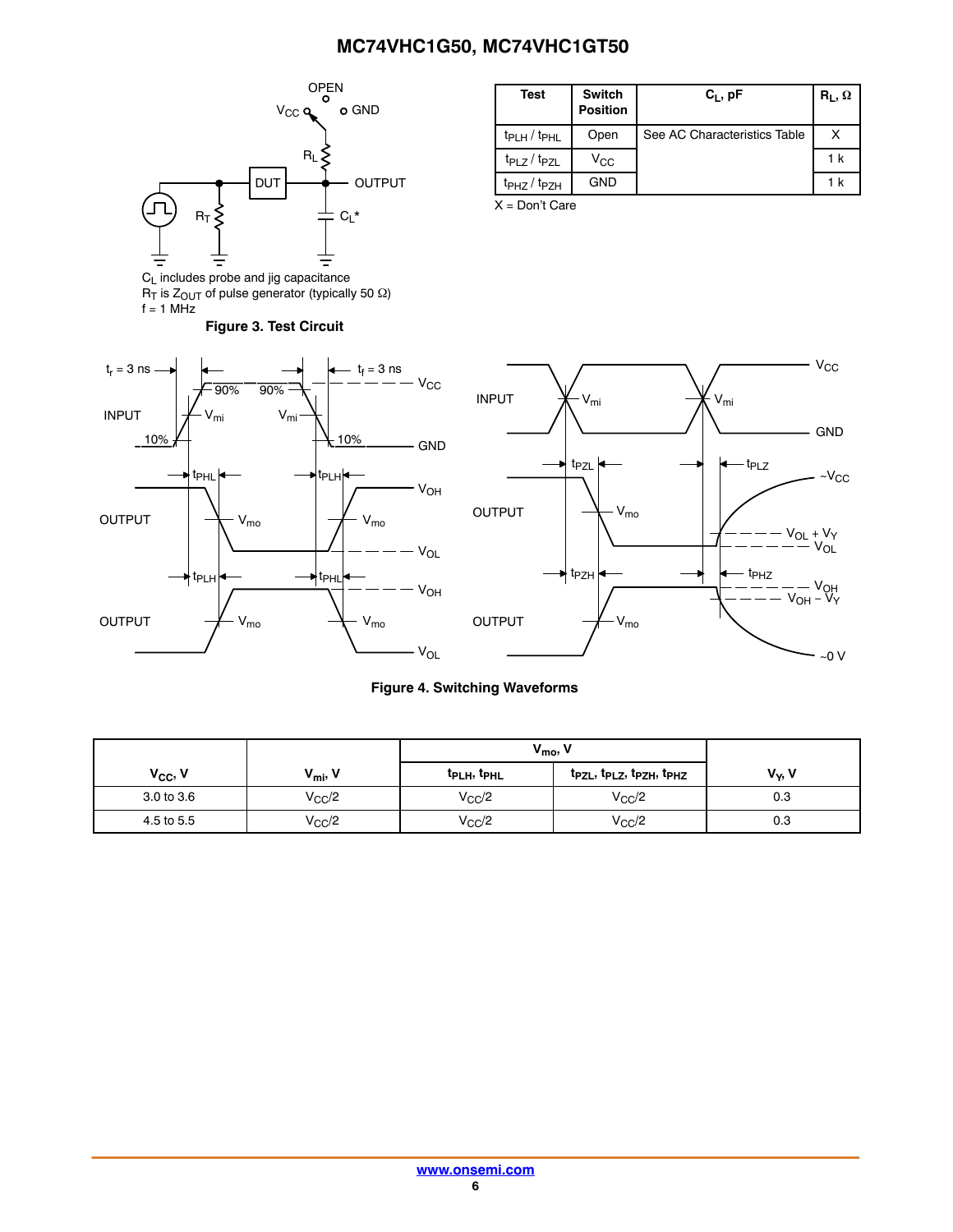#### <span id="page-6-0"></span>**ORDERING INFORMATION**

| <b>Device</b>                          | <b>Packages</b>         | <b>Specific Device Code</b> | <b>Pin 1 Orientation</b><br>(See below) | Shipping <sup><math>\dagger</math></sup> |
|----------------------------------------|-------------------------|-----------------------------|-----------------------------------------|------------------------------------------|
| MC74VHC1G50DFT1G                       | $SC-88A$                | <b>VR</b>                   | Q <sub>2</sub>                          | 3000 / Tape & Reel                       |
| MC74VHC1G50DFT1G-L22038**              | <b>SC-88A</b>           | <b>VR</b>                   | Q2                                      | 3000 / Tape & Reel                       |
| MC74VHC1G50DFT2G                       | <b>SC-88A</b>           | <b>VR</b>                   | Q4                                      | 3000 / Tape & Reel                       |
| NLVVHC1G50DFT2G*                       | <b>SC-88A</b>           | <b>VR</b>                   | Q4                                      | 3000 / Tape & Reel                       |
| M74VHC1GT50DFT1G                       | <b>SC-88A</b>           | <b>VL</b>                   | Q <sub>2</sub>                          | 3000 / Tape & Reel                       |
| M74VHC1GT50DFT2G                       | <b>SC-88A</b>           | VL                          | Q <sub>4</sub>                          | 3000 / Tape & Reel                       |
| NL17VHC1GT50DF1G                       | <b>SC-88A</b>           | HR                          | Q <sub>2</sub>                          | 3000 / Tape & Reel                       |
| NLVVHC1GT50DFT2G*                      | <b>SC-88A</b>           | <b>VL</b>                   | Q4                                      | 3000 / Tape & Reel                       |
| NLVVHC1GT50DFT1G*                      | <b>SC-88A</b>           | <b>VL</b>                   | Q2                                      | 3000 / Tape & Reel                       |
| MC74VHC1G50DBVT1G                      | $SC-74A$                | <b>VR</b>                   | Q <sub>4</sub>                          | 3000 / Tape & Reel                       |
| MC74VHC1GT50DBVT1G                     | $SC-74A$                | <b>VL</b>                   | Q4                                      | 3000 / Tape & Reel                       |
| MC74VHC1G50DTT1G**                     | TSOP-5                  | <b>VR</b>                   | Q4                                      | 3000 / Tape & Reel                       |
| M74VHC1GT50DTT1G**                     | TSOP-5                  | VL                          | Q <sub>4</sub>                          | 3000 / Tape & Reel                       |
| NLV74VHC1GT50DTT1G*                    | TSOP-5                  | <b>VL</b>                   | Q4                                      | 3000 / Tape & Reel                       |
| MC74VHC1G50XV5T2G<br>(In Development)  | SOT-553                 | <b>TBD</b>                  | Q4                                      | 4000 / Tape & Reel                       |
| MC74VHC1GT50XV5T2G                     | SOT-553                 | AN                          | Q <sub>4</sub>                          | 4000 / Tape & Reel                       |
| MC74VHC1G50P5T5G                       | SOT-953                 | $\overline{c}$              | Q2                                      | 8000 / Tape & Reel                       |
| MC74VHC1G50P5T5G-L22088**              | SOT-953                 | $\overline{2}$              | Q <sub>2</sub>                          | 8000 / Tape & Reel                       |
| MC74VHC1GT50P5T5G<br>(In Development)  | SOT-953                 | <b>TBD</b>                  | Q2                                      | 8000 / Tape & Reel                       |
| MC74VHC1G50MU1TCG<br>(In Development)  | UDFN6, 1.45 x 1.0, 0.5P | <b>TBD</b>                  | Q <sub>4</sub>                          | 3000 / Tape & Reel                       |
| MC74VHC1GT50MU1TCG                     | UDFN6, 1.45 x 1.0, 0.5P | $\mathsf{R}$                | Q4                                      | 3000 / Tape & Reel                       |
| MC74VHC1GT50MU2TCG                     | UDFN6, 1.2 x 1.0, 0.4P  | L                           | Q4                                      | 3000 / Tape & Reel                       |
| MC74VHC1G50MU3TCG<br>(In Development)  | UDFN6, 1.0 x 1.0, 0.35P | <b>TBD</b>                  | Q4                                      | 3000 / Tape & Reel                       |
| MC74VHC1GT50MU3TCG<br>(In Development) | UDFN6, 1.0 x 1.0, 0.35P | <b>TBD</b>                  | Q4                                      | 3000 / Tape & Reel                       |

†For information on tape and reel specifications, including part orientation and tape sizes, please refer to our Tape and Reel Packaging Specifications Brochure, BRD8011/D.

\*NLV Prefix for Automotive and Other Applications Requiring Unique Site and Control Change Requirements; AEC−Q100 Qualified and PPAP Capable.

\*\* Please refer to NLV specifications for this device.

## **Pin 1 Orientation in Tape and Reel**

## **Direction of Feed**

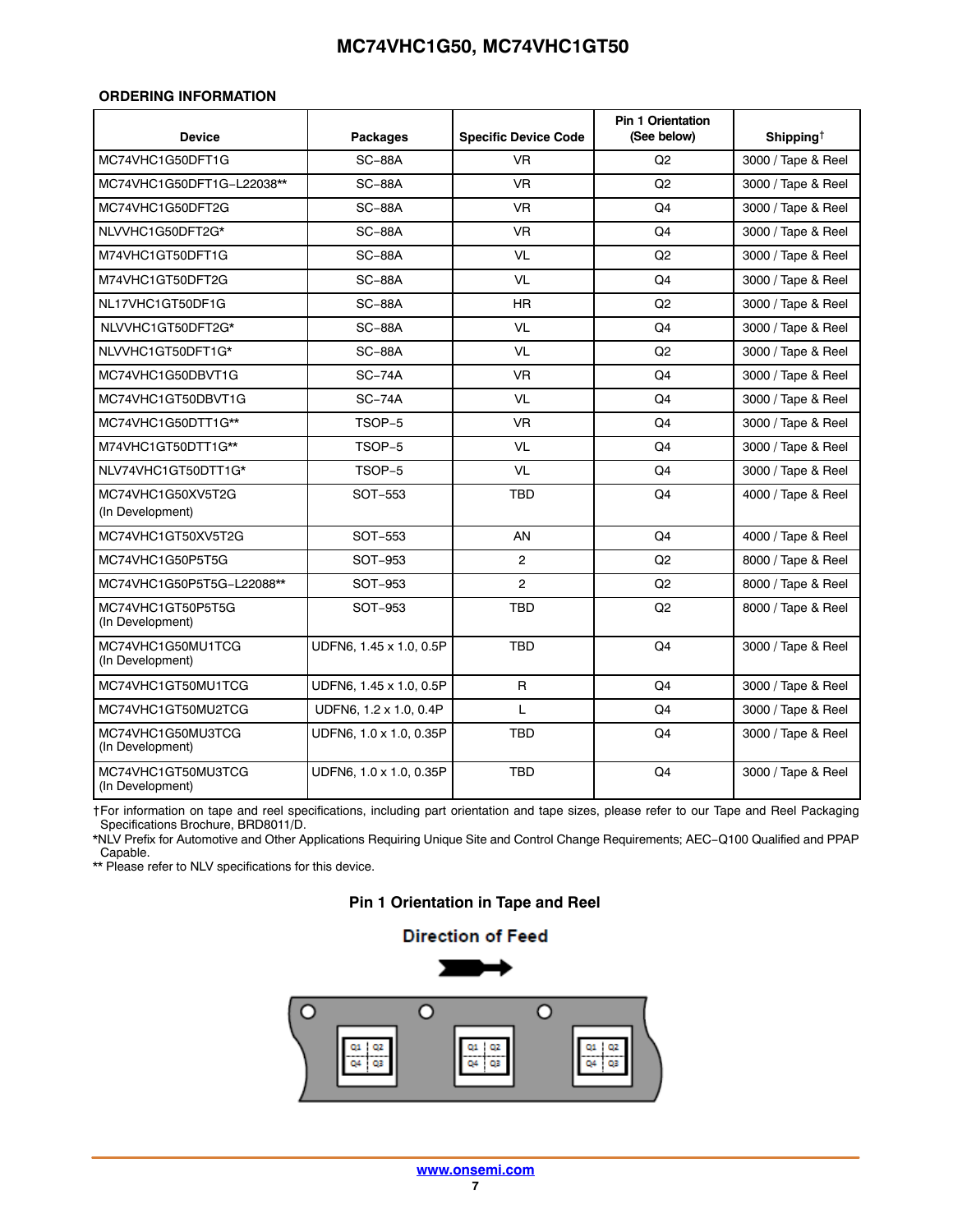## **PACKAGE DIMENSIONS**

**SC−88A (SC−70−5/SOT−353)** CASE 419A−02 ISSUE L







NOTES:

1. DIMENSIONING AND TOLERANCING PER ANSI Y14.5M, 1982. 2. CONTROLLING DIMENSION: INCH.

3. 419A−01 OBSOLETE. NEW STANDARD

419A−02. 4. DIMENSIONS A AND B DO NOT INCLUDE MOLD FLASH, PROTRUSIONS, OR GATE BURRS.

|     | <b>INCHES</b> |       | <b>MILLIMETERS</b> |      |  |
|-----|---------------|-------|--------------------|------|--|
| DIM | <b>MIN</b>    | MAX   | <b>MIN</b>         | MAX  |  |
| Α   | 0.071         | 0.087 | 1.80               | 2.20 |  |
| в   | 0.045         | 0.053 | 1.15               | 1.35 |  |
| C   | 0.031         | 0.043 | 0.80               | 1.10 |  |
| D   | 0.004         | 0.012 | 0.10               | 0.30 |  |
| G   | 0.026 BSC     |       | 0.65 BSC           |      |  |
| н   |               | 0.004 |                    | 0.10 |  |
| J   | 0.004         | 0.010 | 0.10               | 0.25 |  |
| ĸ   | 0.004         | 0.012 | 0.10               | 0.30 |  |
| N   | 0.008 REF     |       | 0.20 REF           |      |  |
| S   | 0.079         | 0.087 | 2.00               | 2.20 |  |

**SOLDER FOOTPRINT\***



\*For additional information on our Pb−Free strategy and soldering details, please download the **onsemi** Soldering and Mounting Techniques Reference Manual, SOLDERRM/D.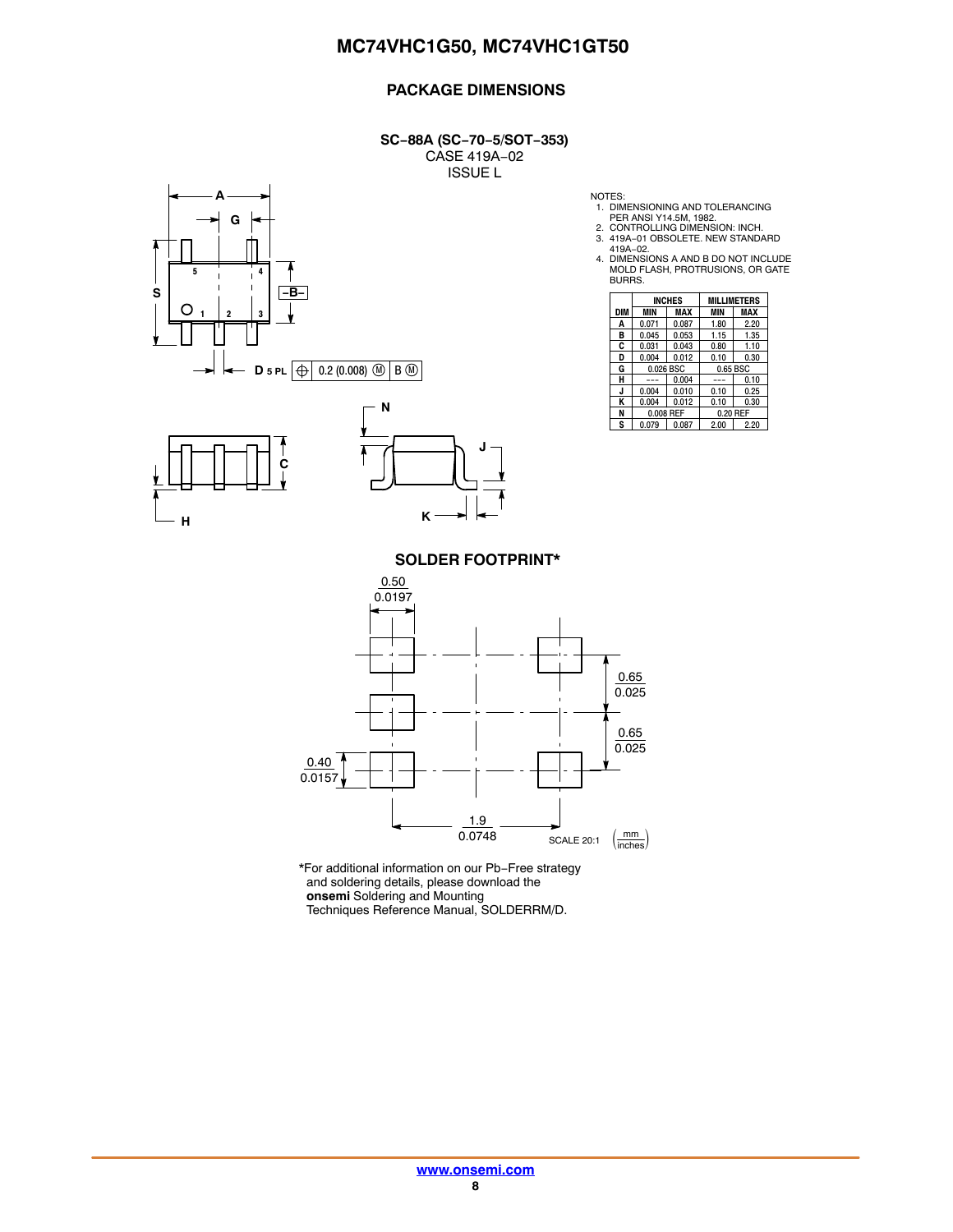## **PACKAGE DIMENSIONS**

**SC−74A** CASE 318BQ ISSUE B

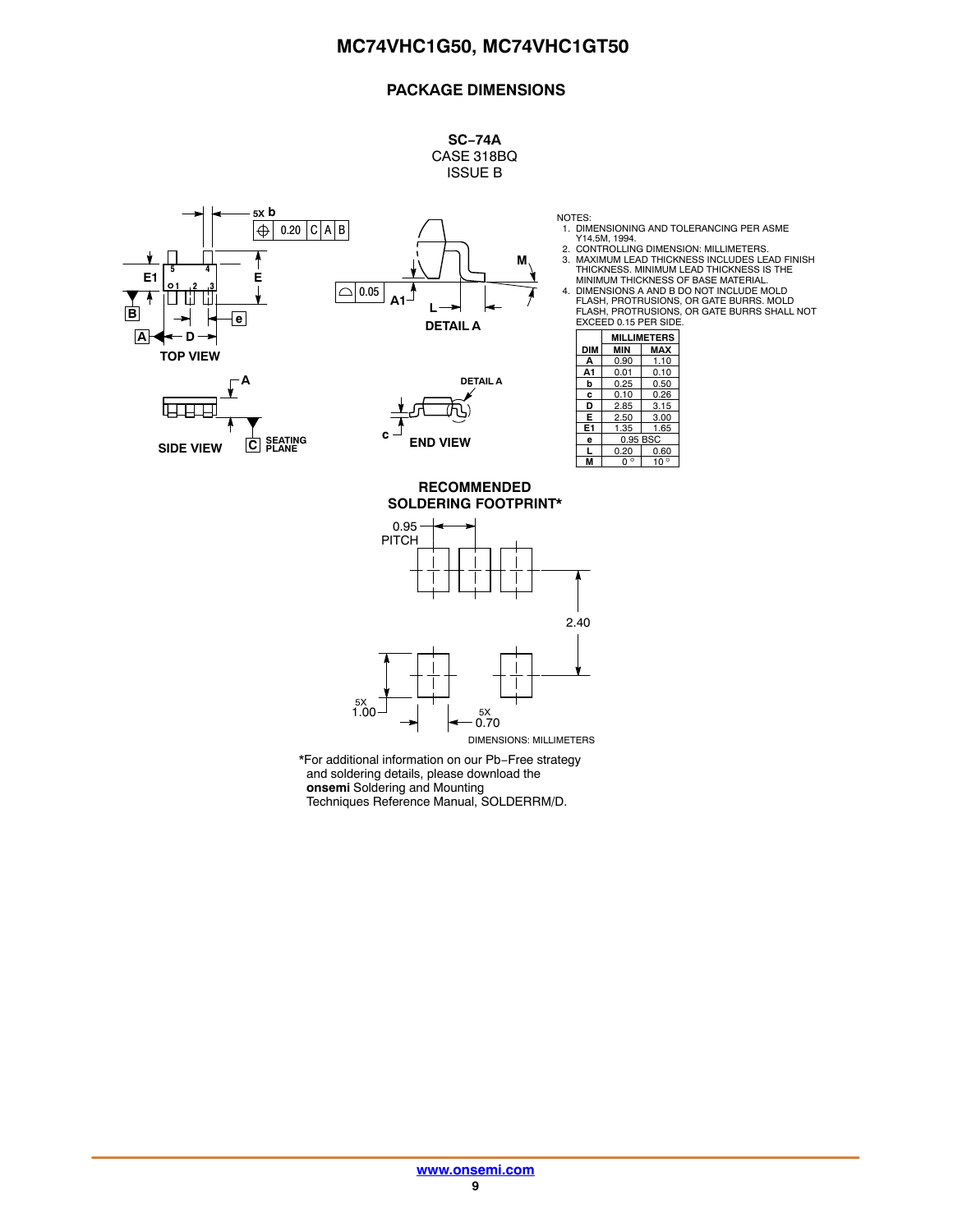## **PACKAGE DIMENSIONS**

**TSOP−5** CASE 483 ISSUE N

**NOTE 5 D 5X** 0.20 <sup>C</sup> A B **2X** 0.10 <sup>T</sup>  $2x \cap 0.20$  T **5 4 S B 1 23**  $\mathsf{L}$ **B G A A TOP VIEW**



1. DIMENSIONING AND TOLERANCING PER ASME Y14.5M, 1994. 2. CONTROLLING DIMENSION: MILLIMETERS.

3. MAXIMUM LEAD THICKNESS INCLUDES LEAD FINISH THICKNESS. MINIMUM LEAD THICKNESS IS THE MINIMUM THICKNESS OF BASE MATERIAL. 4. DIMENSIONS A AND B DO NOT INCLUDE MOLD

FLASH, PROTRUSIONS, OR GATE BURRS. MOLD FLASH, PROTRUSIONS, OR GATE BURRS SHALL NOT EXCEED 0.15 PER SIDE. DIMENSION A. 5. OPTIONAL CONSTRUCTION: AN ADDITIONAL

TRIMMED LEAD IS ALLOWED IN THIS LOCATION. TRIMMED LEAD NOT TO EXTEND MORE THAN 0.2 FROM BODY.

|     | <b>MILLIMETERS</b>           |      |  |
|-----|------------------------------|------|--|
| DIM | MIN                          | MAX  |  |
| А   | 2.85                         | 3.15 |  |
| в   | 1.35                         | 1.65 |  |
| С   | 0.90                         | 1.10 |  |
| D   | 0.25                         | 0.50 |  |
| G   | 0.95 BSC                     |      |  |
| н   | 0.01<br>0.10                 |      |  |
| J   | 0.10<br>0.26                 |      |  |
| ĸ   | 0.20<br>0.60                 |      |  |
| м   | $\circ$<br>$10^{\circ}$<br>ŋ |      |  |
| s   | 3.00<br>2.50                 |      |  |

NOTES:





#### **SOLDERING FOOTPRINT\***



\*For additional information on our Pb−Free strategy and soldering details, please download the **onsemi** Soldering and Mounting

Techniques Reference Manual, SOLDERRM/D.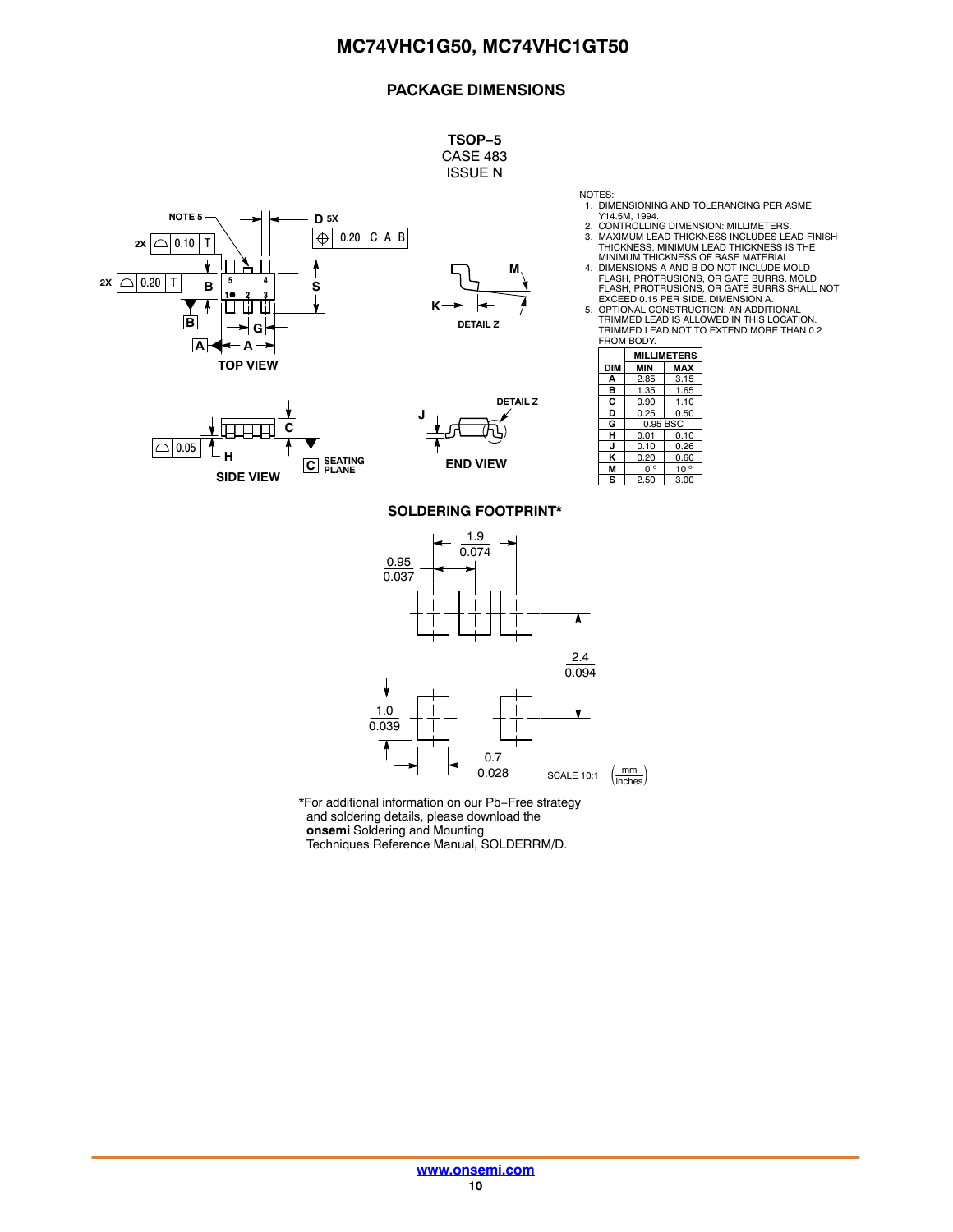## **PACKAGE DIMENSIONS**

**SOT−553, 5 LEAD** CASE 463B ISSUE C





NOTES:<br>1. DIMENSIONING AND TOLERANCING PER ANSI Y14.5M, 1982.<br>2. CONTROLLING DIMENSION: MILLIMETERS<br>3. MAXIMUM LEAD THICKNESS INCLUDES LEAD FINISH<br>THICKNESS. MINIMUM LEAD THICKNESS IS THE MINIMUM<br>THICKNESS OF BASE MATERIAL

|            | <b>MILLIMETERS</b> |            |            | <b>INCHES</b> |            |            |
|------------|--------------------|------------|------------|---------------|------------|------------|
| <b>DIM</b> | <b>MIN</b>         | <b>NOM</b> | <b>MAX</b> | MIN           | <b>NOM</b> | <b>MAX</b> |
| А          | 0.50               | 0.55       | 0.60       | 0.020         | 0.022      | 0.024      |
| b          | 0.17               | 0.22       | 0.27       | 0.007         | 0.009      | 0.011      |
| c          | 0.08               | 0.13       | 0.18       | 0.003         | 0.005      | 0.007      |
| D          | 1.55               | 1.60       | 1.65       | 0.061         | 0.063      | 0.065      |
| Е.         | 1.15               | 1.20       | 1.25       | 0.045         | 0.047      | 0.049      |
| е          | 0.50 BSC           |            | 0.020 BSC  |               |            |            |
|            | 0.10               | 0.20       | 0.30       | 0.004         | 0.008      | 0.012      |
| HΕ         | 1.55               | 1.60       | 1.65       | 0.061         | 0.063      | 0.065      |

#### **SOLDERING FOOTPRINT\***



\*For additional information on our Pb−Free strategy and soldering details, please download the **onsemi** Soldering and Mounting Techniques Reference Manual, SOLDERRM/D.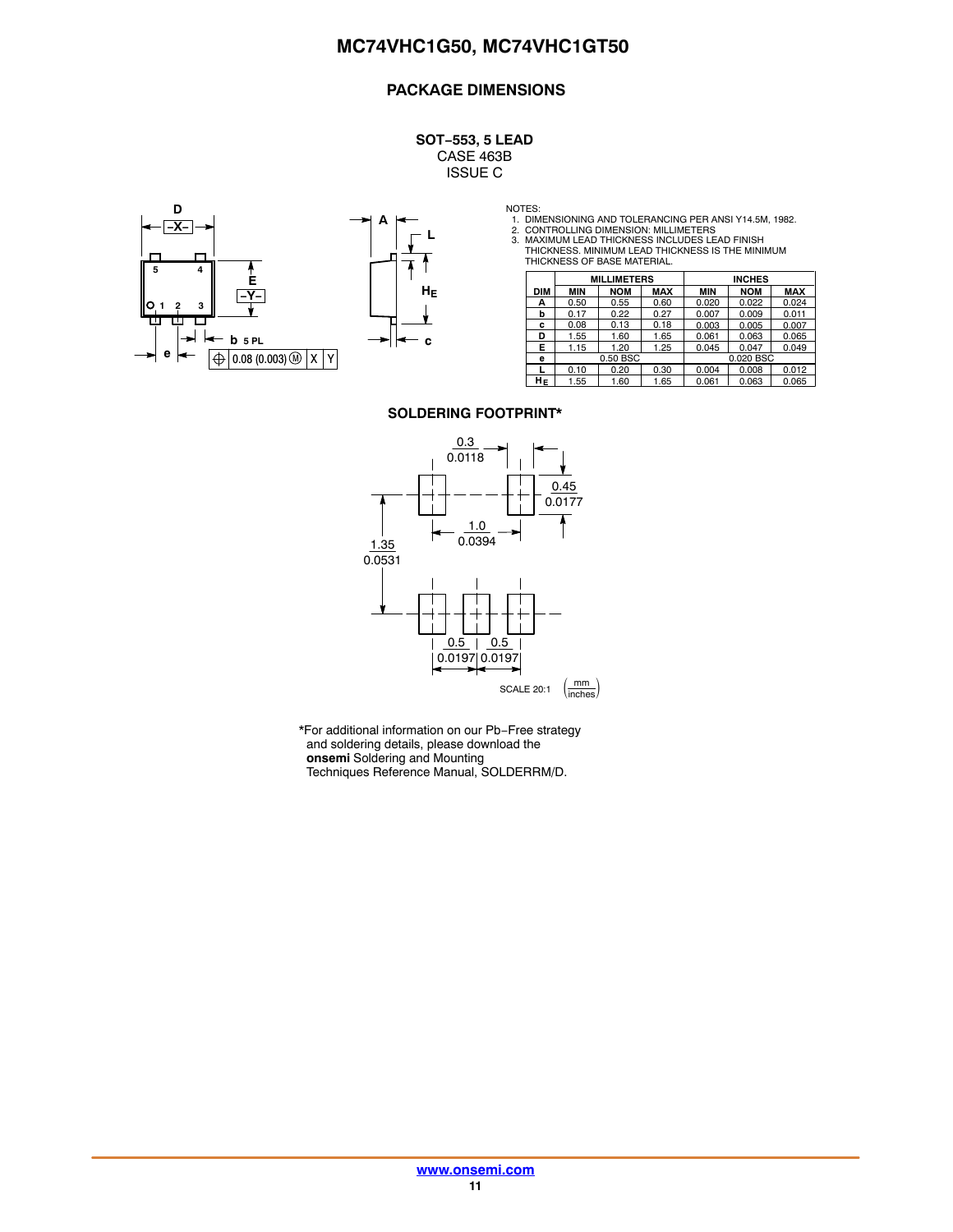## **PACKAGE DIMENSIONS**

**SOT−953** CASE 527AE ISSUE E



**TOP VIEW**





NOTES: 1. DIMENSIONING AND TOLERANCING PER ASME

Y14.5M, 1994.<br>2. CONTROLLING DIMENSION: MILLIMETERS<br>3. MAXIMUM LEAD THICKNESS INCLUDES LEAD<br>FINISH. MINIMUM LEAD THICKNESS IS THE<br>4. DIMENSIONS D AND E DO NOT INCLUDE MOLD<br>4. FLASH, PROTRUSIONS, OR GATE BURRS.

|                | <b>MILLIMETERS</b> |            |            |
|----------------|--------------------|------------|------------|
| <b>DIM</b>     | <b>MIN</b>         | <b>NOM</b> | <b>MAX</b> |
| А              | 0.34               | 0.37       | 0.40       |
| b              | 0.10               | 0.15       | 0.20       |
| C              | 0.07               | 0.12       | 0.17       |
| D              | 0.95               | 1.00       | 1.05       |
| E              | 0.75               | 0.80       | 0.85       |
| e              | 0.35 BSC           |            |            |
| HЕ             | 0.95               | 1.00       | 1.05       |
| $\mathbf{I}$   | 0.175 REF          |            |            |
| L <sub>2</sub> | 0.05               | 0.10       | 0.15       |
| L3             |                    |            | 0.15       |

#### **SOLDERING FOOTPRINT\***



DIMENSIONS: MILLIMETERS

\*For additional information on our Pb−Free strategy and soldering details, please download the **onsemi** Soldering and Mounting Techniques Reference Manual, SOLDERRM/D.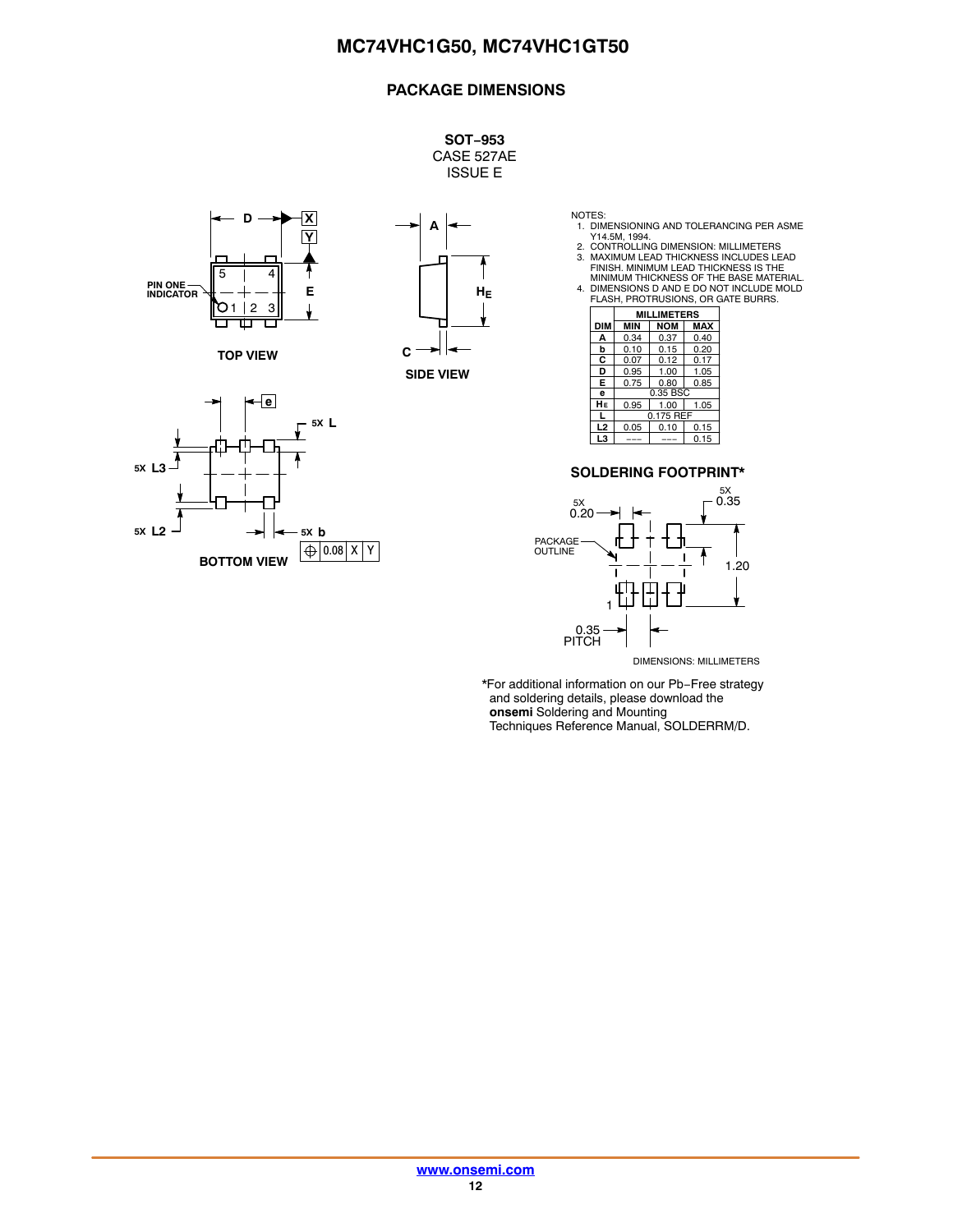## **PACKAGE DIMENSIONS**

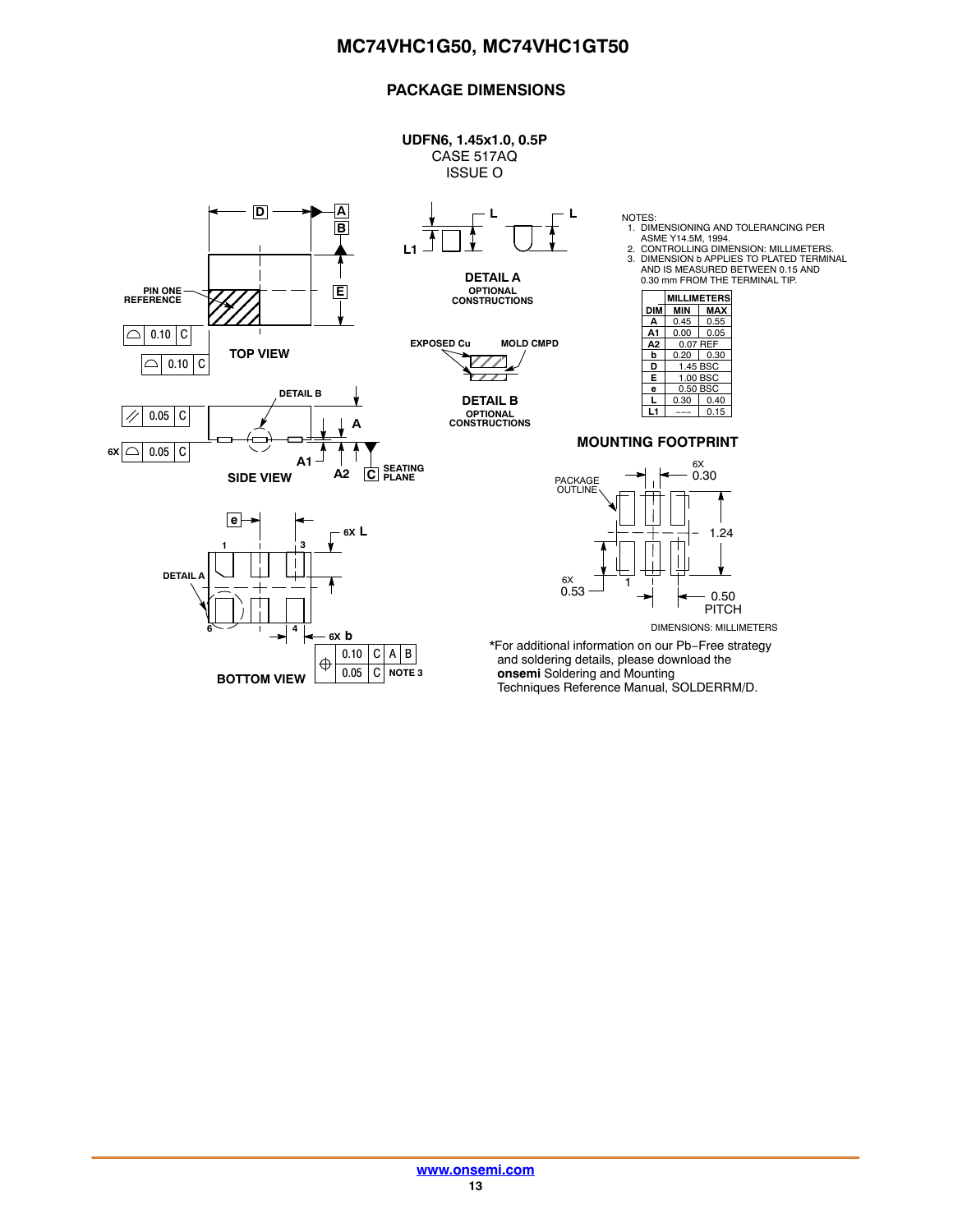## **PACKAGE DIMENSIONS**

**UDFN6, 1.2x1.0, 0.4P** CASE 517AA ISSUE D